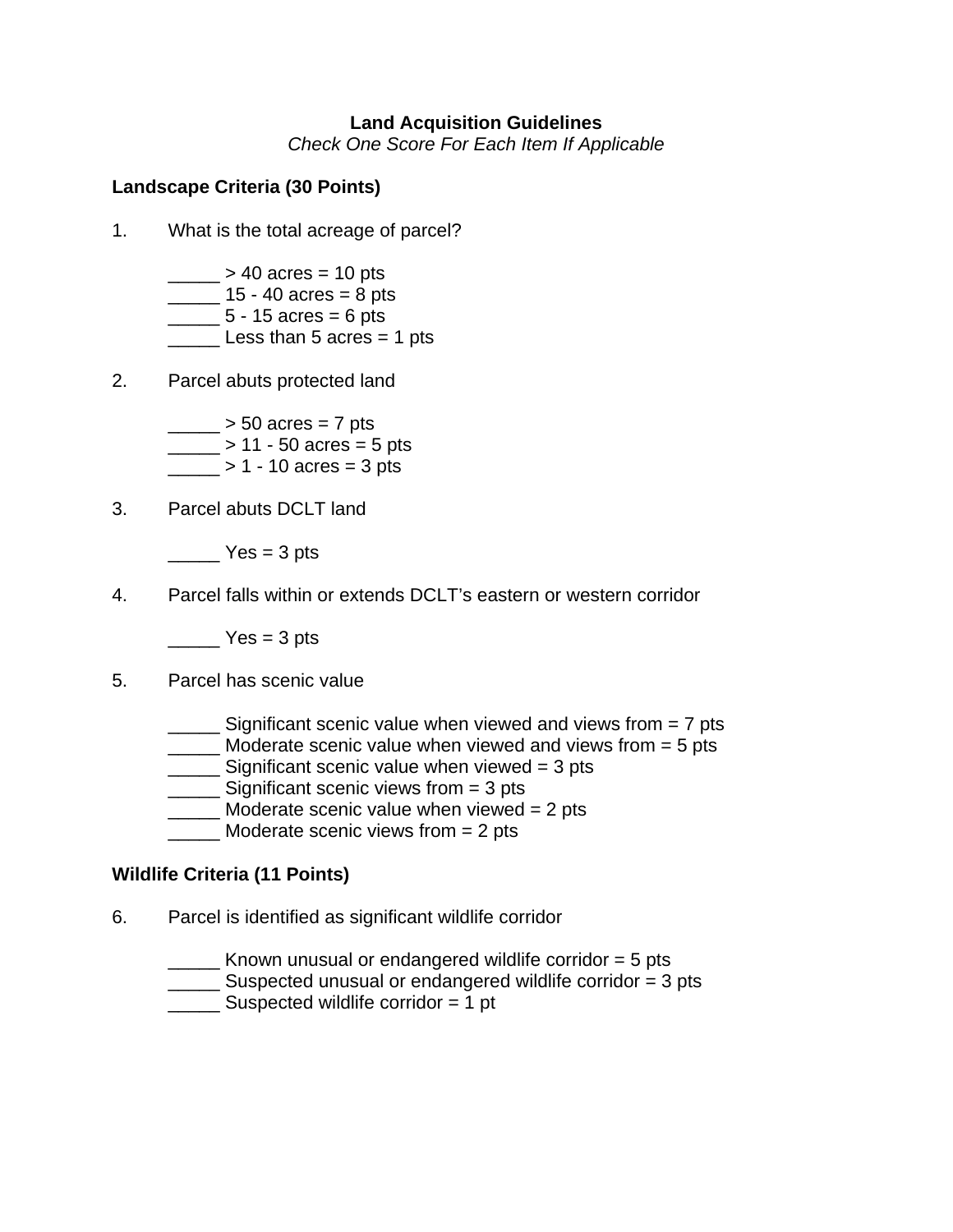7. Parcel falls within or abuts Natural Heritage and Endangered Species Program (NHESP) BioMap core, supporting or priority habitat

 $\frac{1}{\sqrt{1-\frac{1}{\sqrt{1-\frac{1}{\sqrt{1-\frac{1}{\sqrt{1-\frac{1}{\sqrt{1-\frac{1}{\sqrt{1-\frac{1}{\sqrt{1-\frac{1}{\sqrt{1-\frac{1}{\sqrt{1-\frac{1}{\sqrt{1-\frac{1}{\sqrt{1-\frac{1}{\sqrt{1-\frac{1}{\sqrt{1-\frac{1}{\sqrt{1-\frac{1}{\sqrt{1-\frac{1}{\sqrt{1-\frac{1}{\sqrt{1-\frac{1}{\sqrt{1-\frac{1}{\sqrt{1-\frac{1}{\sqrt{1-\frac{1}{\sqrt{1-\frac{1}{\sqrt{1-\frac{1}{\sqrt{1-\frac{1}{\sqrt{1-\frac{1$  $\frac{1}{2}$  Partially within = 2 pts  $\frac{\ }{\ }$  Abuts = 1 pt

8. Parcel falls within or abuts NHESP Living Waters core or supporting habitat

 $\frac{1}{2}$  Falls within = 3 pts

 $\frac{1}{2}$  Partially within = 2 pts

 $\frac{1}{2}$  Abuts = 1 pt

## **Water Resources Criteria (4 Points)**

9. Approximate percentage of parcel located 0 – 300 feet from the edge of a lake, pond, river, stream, or wetland:

 $\frac{1}{2}$  > 75% = 4 pts  $\frac{1}{2}$  51% - 75% = 3 pts  $\frac{1}{26\% - 50\%} = 2 \text{ pts}$  $\frac{1}{6}$  1% - 25% = 1pt  $\frac{1}{2}$  0% = 0 pts

## **(Passive) Recreation Criteria (15 Points)**

10. What is the potential for public access for passive recreation?

 $\frac{1}{2}$  Easily accessible = 5 pts Difficult to  $access = 3$  pts

11. What is the potential to connect to existing trail systems?

Makes a connection between sections of existing trail systems or extends an existing trail  $= 1$  pt

- 12. Parcel provides opportunities for wildlife viewing
	- \_\_\_\_\_ Abundant wildlife viewing opportunities = 3 pts
	- \_\_\_\_\_\_\_ Some wildlife viewing opportunities = 2 pts
	- \_\_\_\_\_ Limited wildlife viewing opportunities = 1 pt
- 13. Parcel provides hiking and cross-country skiing opportunities

**EXECUTE:** Parcel is good for hiking and cross-country skiing  $= 3$  pts

 $\frac{1}{2}$  One could hike or ski on parcel = 1 pt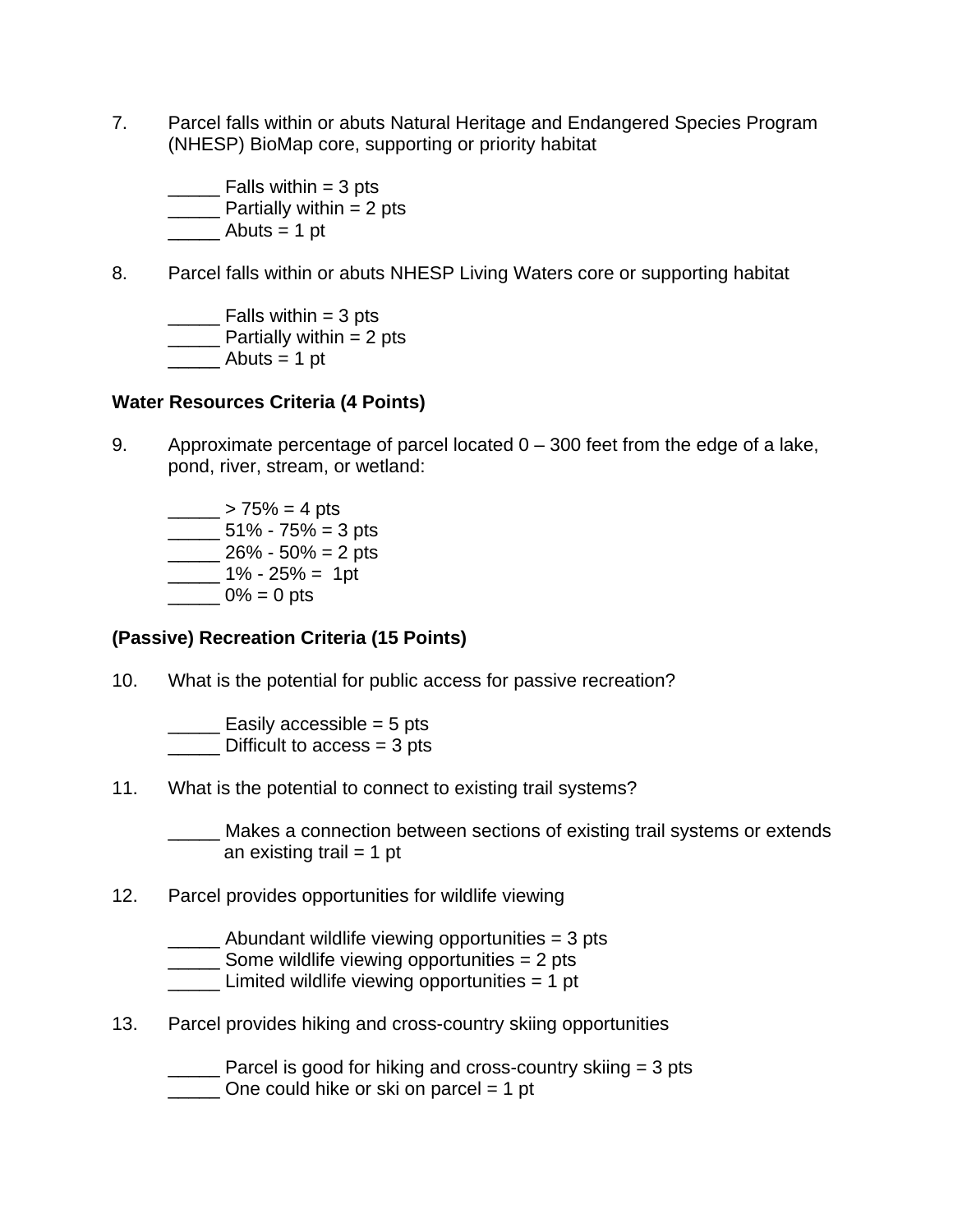14. Parcel provides boating, canoeing and kayaking opportunities

 \_\_\_\_\_ Easy water access for boating, canoeing and kayaking = 3 pts \_\_\_\_\_ Some access for boating, canoeing and kayaking = 2 pts \_\_\_\_\_ Limited but possible access for boating, canoeing and kayaking = 1 pt

## **Town Initiative Criteria (1 Point)**

15. Does the parcel advance the priorities goals and objectives of the town Open Space and Recreation Plan

 $\frac{1}{2}$  Yes = 1 pt

# **Agriculture and Forestry Criteria (2 Points)**

- 16. The parcel is currently being managed by an agricultural or forestry program
	- **Parcel is enrolled in Chapter 61 or 61A program = 2 pts EXECT** Parcel is enrolled in a Farm or Forest Viability or Stewardship program  $= 1$  pt

## **Vulnerability Criteria (3 Points)**

- 17. The parcel is highly likely to be developed without protection
	- **\_\_\_\_\_** Parcel meets zoning requirements i.e. acreage, frontage, 75% uplands and provides desirable lot (lots) =  $3$  pts
	- **\_\_\_\_\_** Parcel meets zoning requirements i.e. acreage, frontage, 75% uplands  $= 2$  pts
	- \_\_\_\_\_ Parcel meets zoning frontage requirements but perk is questionable = 1 pt

## **"Key" Factor Criteria (3 Points)**

- 18. Parcel provides key access to other undeveloped land
	- $\frac{1}{2}$  >100 acres = 3 pts
	- $\frac{1}{2}$  50 100 acres = 2 pts
	- $\frac{1}{2}$  1 50 acres = 1 pts
	- $< 10$  acres  $= 2$  pts

## **Disposition of Owner Criteria (3 Points)**

19. What is the attitude or level of cooperation?

\_\_\_\_\_ Owner is highly motivated for conservation reasons = 3 pts